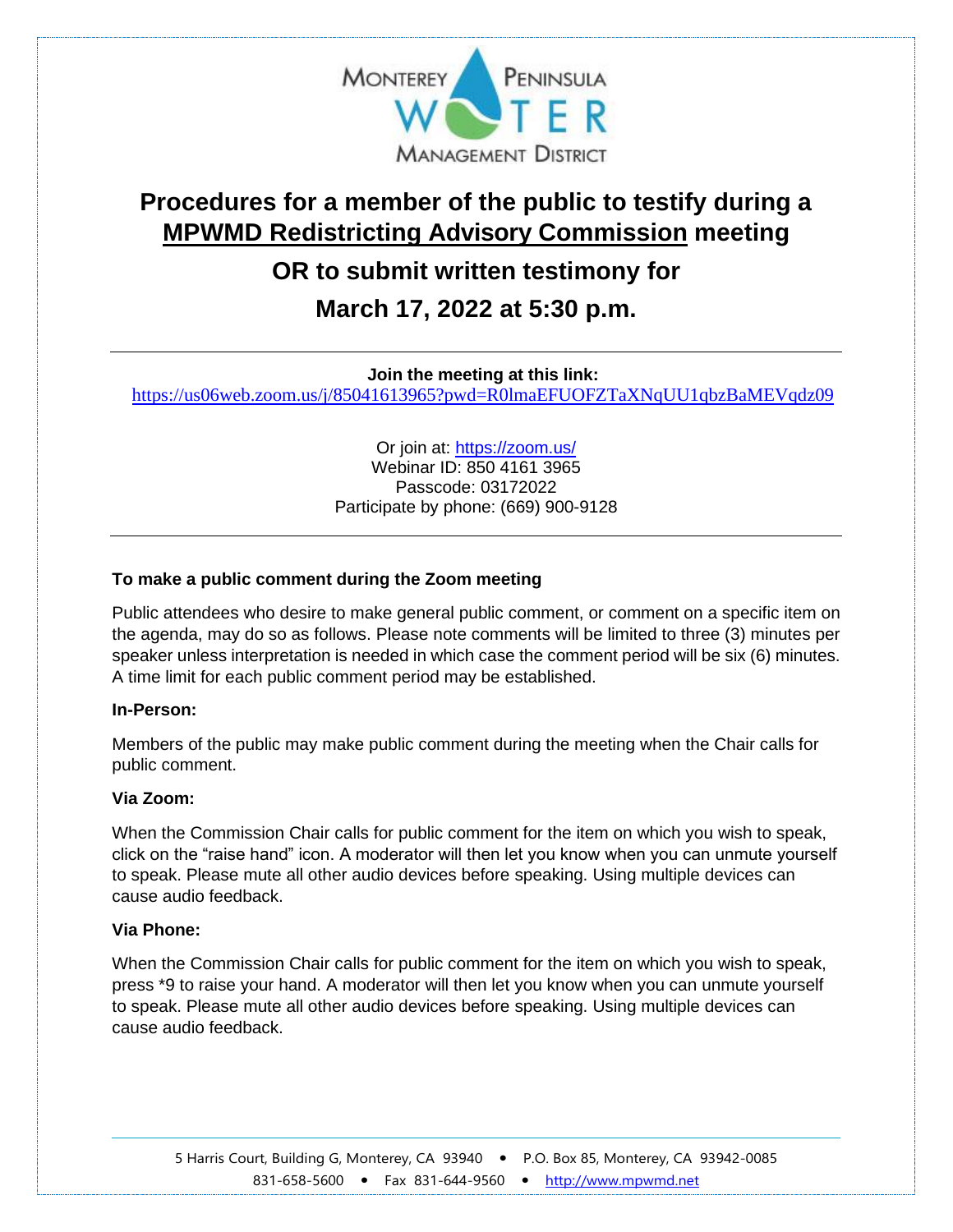#### **To submit written comments:**

Members of the public may submit written comments as follows:

- By E-mail to [comments@mpwmd.net](mailto:comments@mpwmd.net)
- By U.S. Mail to:

Joel G. Pablo, Board Clerk (Redistricting) MPWMD P.O. Box 85 Monterey, CA 93942-0085

• By Hand Delivery to:

Monterey Peninsula Water Management District (Redistricting) Attn: Joel G. Pablo, Board Clerk 5 Harris Court, Bldg G Monterey, CA 93940

Comments should be submitted as soon as possible but **not later than 1:00 p.m. the day of the meeting**. You will need to provide the following information:

- Meeting Date
- Item Number
- **Comments**
- Please submit a separate e-mail for each item you are commenting on.
- Please be aware that public comments received that do not specify a particular agenda item will be made part of the record of proceedings as a general public comment.

Written comments received at noon the day of the meeting will be provided to the Commission members electronically prior to the meeting and incorporated into the meeting record. Comments received after 12:00 p.m. the day of the meeting, including comments received during the meeting, will be distributed electronically to Commission members after the meeting has concluded and incorporated into the meeting record.

#### **Questions**

Please contact Joel G. Pablo, Clerk to the MPWMD Redistricting Advisory Commission at (831) 658-5652 or by e-mail at [joel@mpwmd.net](mailto:joel@mpwmd.net)

You may reach out to Sara Reyes, Senior Office Specialist at (831) 658-5610.